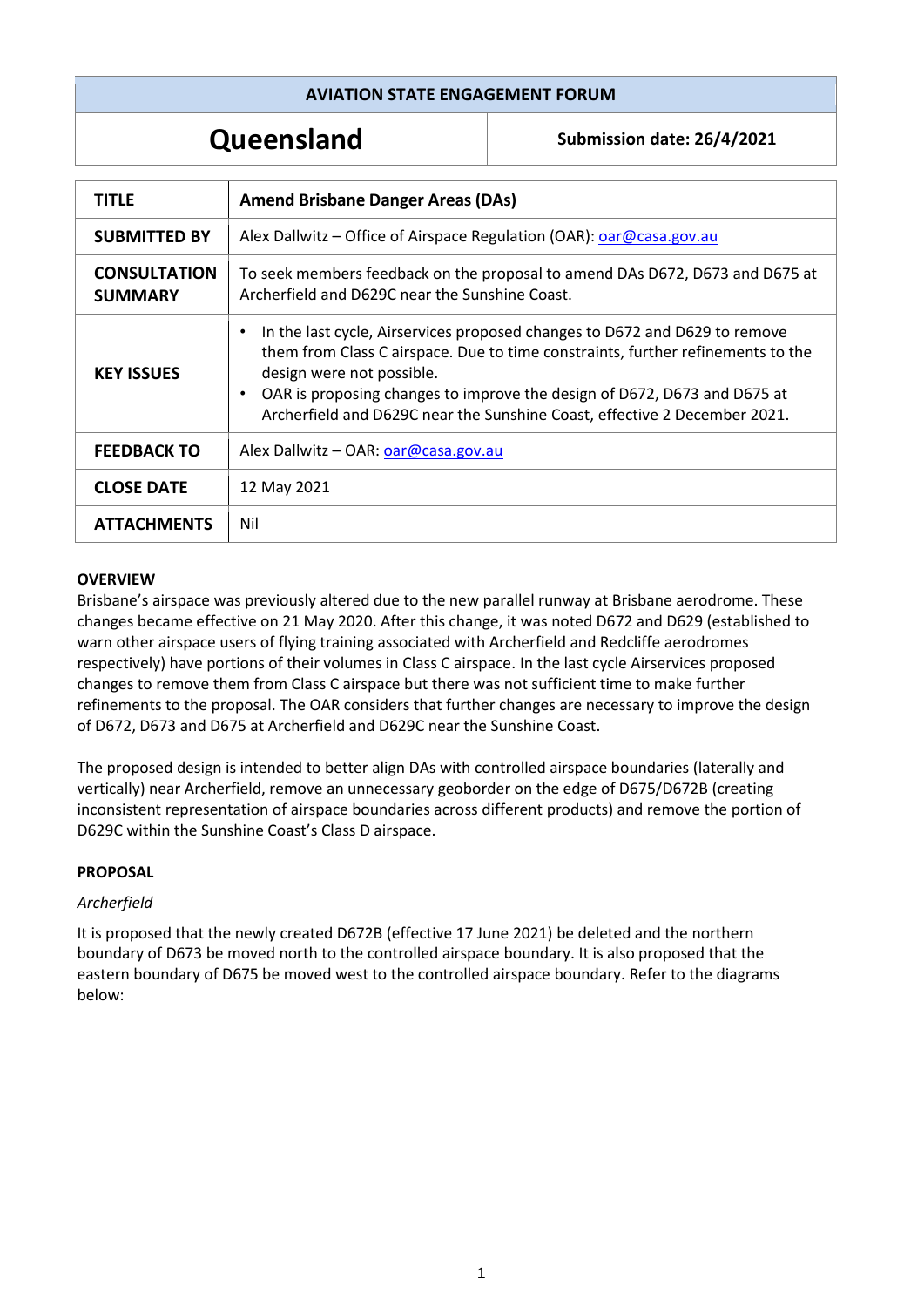

**Airspace as of 17 June 2021**

**Proposed airspace 2 December 2021**